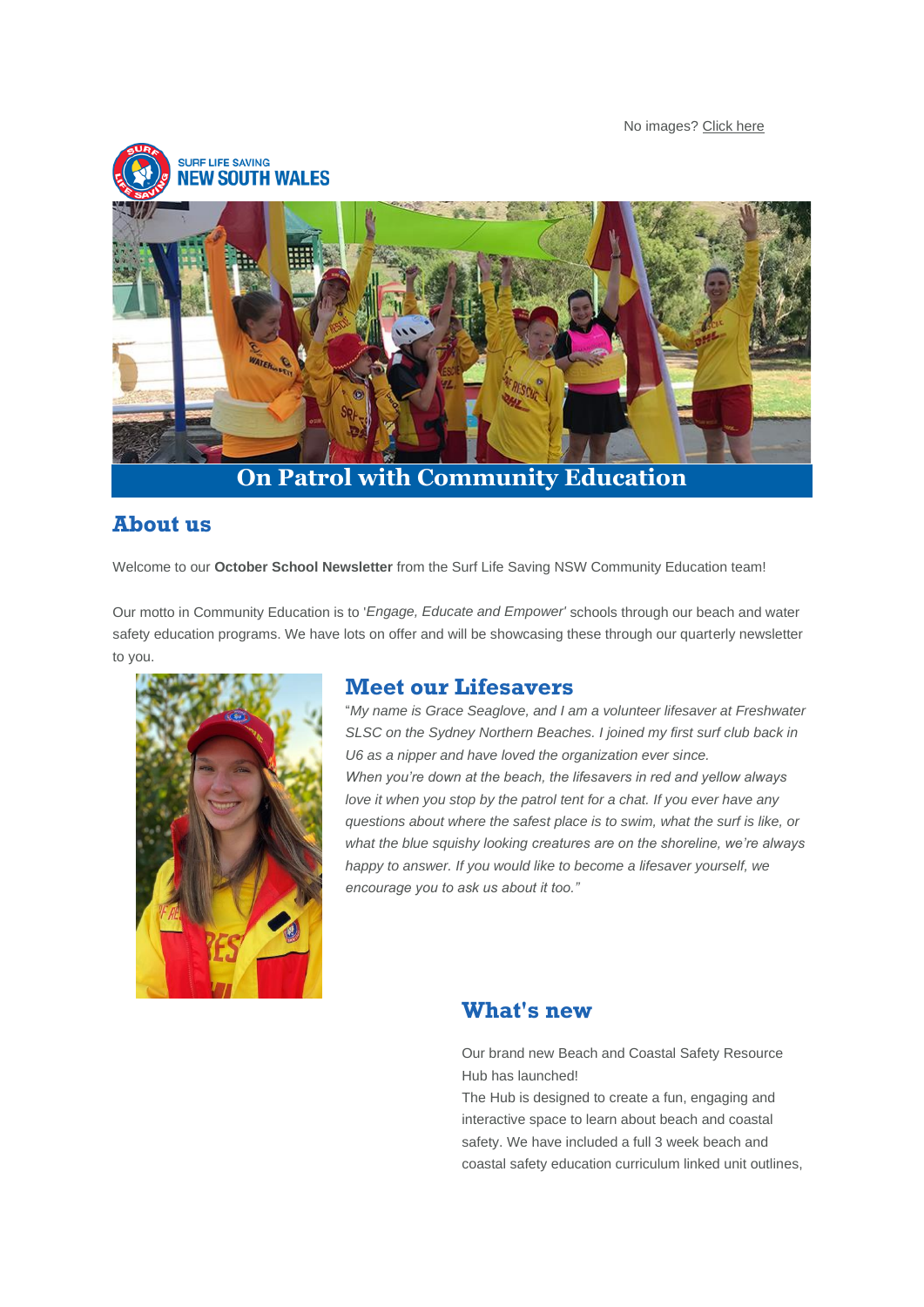

**What's coming up**

**Teachers Coastal Education Week 2021: Monday 18 - Friday 22 October**

Join us for a unique week of **FREE** exciting and interactive learning, collaboration and expert insights specifically for Primary and Secondary teachers in these subject areas: STEM, PDHPE, Wellbeing & Pastoral Care, HSIE, Secondary VET Career Pathways.

- Dr Fish fish and shark behaviour
- Dr Rip surf, sand and rip currents
- Dave, Bite Club founder surviving and overcoming shark attacks
- UAV pilots past, present and future of drone technology
- Coastal Safety and Surf Survival Certificates learn how your school can get involved
- Mental health and basic emergency care training
- Coastal risk safety
- Q&A session with our female and youth lifesavers
- A tour of our brand new school programs and resources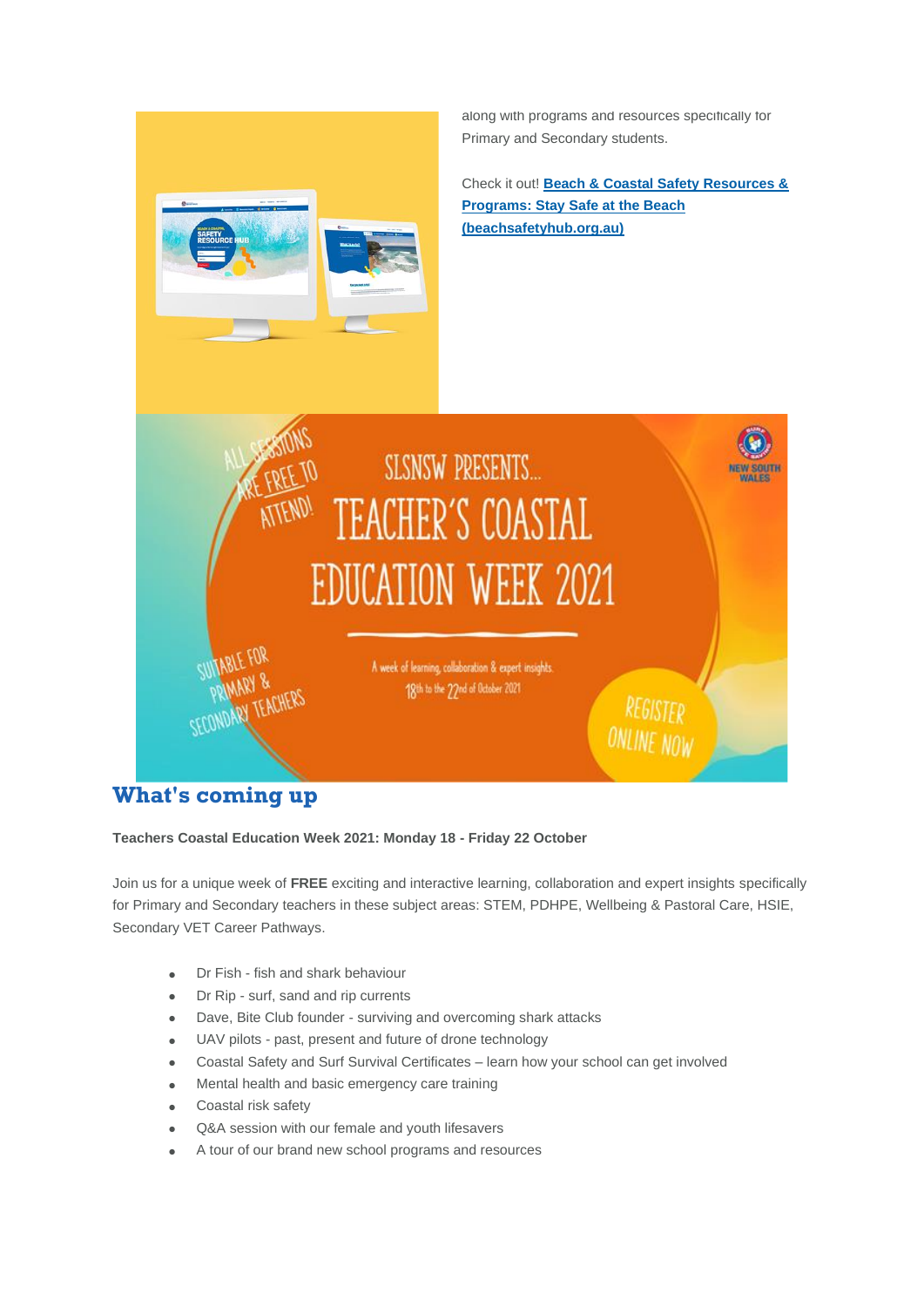**We have now opened up registrations for specific programs for SECONDARY students**

### **[FIND OUT MORE](https://aus01.safelinks.protection.outlook.com/?url=https%3A%2F%2Fsurflifesavingnewsouthwales.cmail20.com%2Ft%2Fd-i-ayhzud-l-t%2F&data=04%7C01%7Cjclarke%40surflifesaving.com.au%7Ca4ad4d05bf494247610208d9830fdffa%7Cc693b47293af44c98f2e60f2b08c16f9%7C0%7C0%7C637684926476950683%7CUnknown%7CTWFpbGZsb3d8eyJWIjoiMC4wLjAwMDAiLCJQIjoiV2luMzIiLCJBTiI6Ik1haWwiLCJXVCI6Mn0%3D%7C1000&sdata=5LiBwWlDu6MPXSQZzn32phAUdkCFdNnaKuIsmpgQQZA%3D&reserved=0) | [REGISTER NOW](https://aus01.safelinks.protection.outlook.com/?url=https%3A%2F%2Fsurflifesavingnewsouthwales.cmail20.com%2Ft%2Fd-i-ayhzud-l-i%2F&data=04%7C01%7Cjclarke%40surflifesaving.com.au%7Ca4ad4d05bf494247610208d9830fdffa%7Cc693b47293af44c98f2e60f2b08c16f9%7C0%7C0%7C637684926476950683%7CUnknown%7CTWFpbGZsb3d8eyJWIjoiMC4wLjAwMDAiLCJQIjoiV2luMzIiLCJBTiI6Ik1haWwiLCJXVCI6Mn0%3D%7C1000&sdata=OnRkRakW9g4V6Bo81HqmUulqfDZmTiCSkEFJlt2YHm8%3D&reserved=0)**



**Beach to Bush 2021: 8 - 26 November**

Our very popular Beach to Bush surf education program will be returning for the 28th year to rural and remote schools in NSW in Term 4!

Each year our volunteer lifesavers share their beach, coastal and waterways skills and knowledge for "bush" students through our interactive, engaging one-hour FREE presentations. **[Beach to Bush: bringing the beach](https://aus01.safelinks.protection.outlook.com/?url=https%3A%2F%2Fsurflifesavingnewsouthwales.cmail20.com%2Ft%2Fd-i-ayhzud-l-h%2F&data=04%7C01%7Cjclarke%40surflifesaving.com.au%7Ca4ad4d05bf494247610208d9830fdffa%7Cc693b47293af44c98f2e60f2b08c16f9%7C0%7C0%7C637684926476960640%7CUnknown%7CTWFpbGZsb3d8eyJWIjoiMC4wLjAwMDAiLCJQIjoiV2luMzIiLCJBTiI6Ik1haWwiLCJXVCI6Mn0%3D%7C1000&sdata=1SpfQq1Zf61WQ5GcwQ1rm7Slj5zB71Q%2BZxxuxAddZAo%3D&reserved=0)  [to your school with our lifesavers \(beachsafetyhub.org.au\)](https://aus01.safelinks.protection.outlook.com/?url=https%3A%2F%2Fsurflifesavingnewsouthwales.cmail20.com%2Ft%2Fd-i-ayhzud-l-h%2F&data=04%7C01%7Cjclarke%40surflifesaving.com.au%7Ca4ad4d05bf494247610208d9830fdffa%7Cc693b47293af44c98f2e60f2b08c16f9%7C0%7C0%7C637684926476960640%7CUnknown%7CTWFpbGZsb3d8eyJWIjoiMC4wLjAwMDAiLCJQIjoiV2luMzIiLCJBTiI6Ik1haWwiLCJXVCI6Mn0%3D%7C1000&sdata=1SpfQq1Zf61WQ5GcwQ1rm7Slj5zB71Q%2BZxxuxAddZAo%3D&reserved=0)**

### **COMING SOON - An invitation to all NSW schools to participate in National Water Safety Day**

The Australian Government along with peak water safety groups have declared 1st December as National Water safety Day to encourage us all to make water safety a priority.

We are planning a special themed day of activities and resources that all NSW schools will be invited to participate in. Our 'Red and Yellow Day' will engage kids and communities to raise awareness of beach and coastal safety and to swim between the flags.

More information on this will be coming soon! **[National Water Safety Day 2021 -](https://aus01.safelinks.protection.outlook.com/?url=https%3A%2F%2Fsurflifesavingnewsouthwales.cmail20.com%2Ft%2Fd-i-ayhzud-l-k%2F&data=04%7C01%7Cjclarke%40surflifesaving.com.au%7Ca4ad4d05bf494247610208d9830fdffa%7Cc693b47293af44c98f2e60f2b08c16f9%7C0%7C0%7C637684926476970609%7CUnknown%7CTWFpbGZsb3d8eyJWIjoiMC4wLjAwMDAiLCJQIjoiV2luMzIiLCJBTiI6Ik1haWwiLCJXVCI6Mn0%3D%7C1000&sdata=KSXZP02g%2FqWICtF%2BwQv3plrYahy0ROOtAcN6dxe8Pq8%3D&reserved=0) program of events for [schools \(beachsafetyhub.org.au\)](https://aus01.safelinks.protection.outlook.com/?url=https%3A%2F%2Fsurflifesavingnewsouthwales.cmail20.com%2Ft%2Fd-i-ayhzud-l-k%2F&data=04%7C01%7Cjclarke%40surflifesaving.com.au%7Ca4ad4d05bf494247610208d9830fdffa%7Cc693b47293af44c98f2e60f2b08c16f9%7C0%7C0%7C637684926476970609%7CUnknown%7CTWFpbGZsb3d8eyJWIjoiMC4wLjAwMDAiLCJQIjoiV2luMzIiLCJBTiI6Ik1haWwiLCJXVCI6Mn0%3D%7C1000&sdata=KSXZP02g%2FqWICtF%2BwQv3plrYahy0ROOtAcN6dxe8Pq8%3D&reserved=0)**





**Current programs Upcoming programs**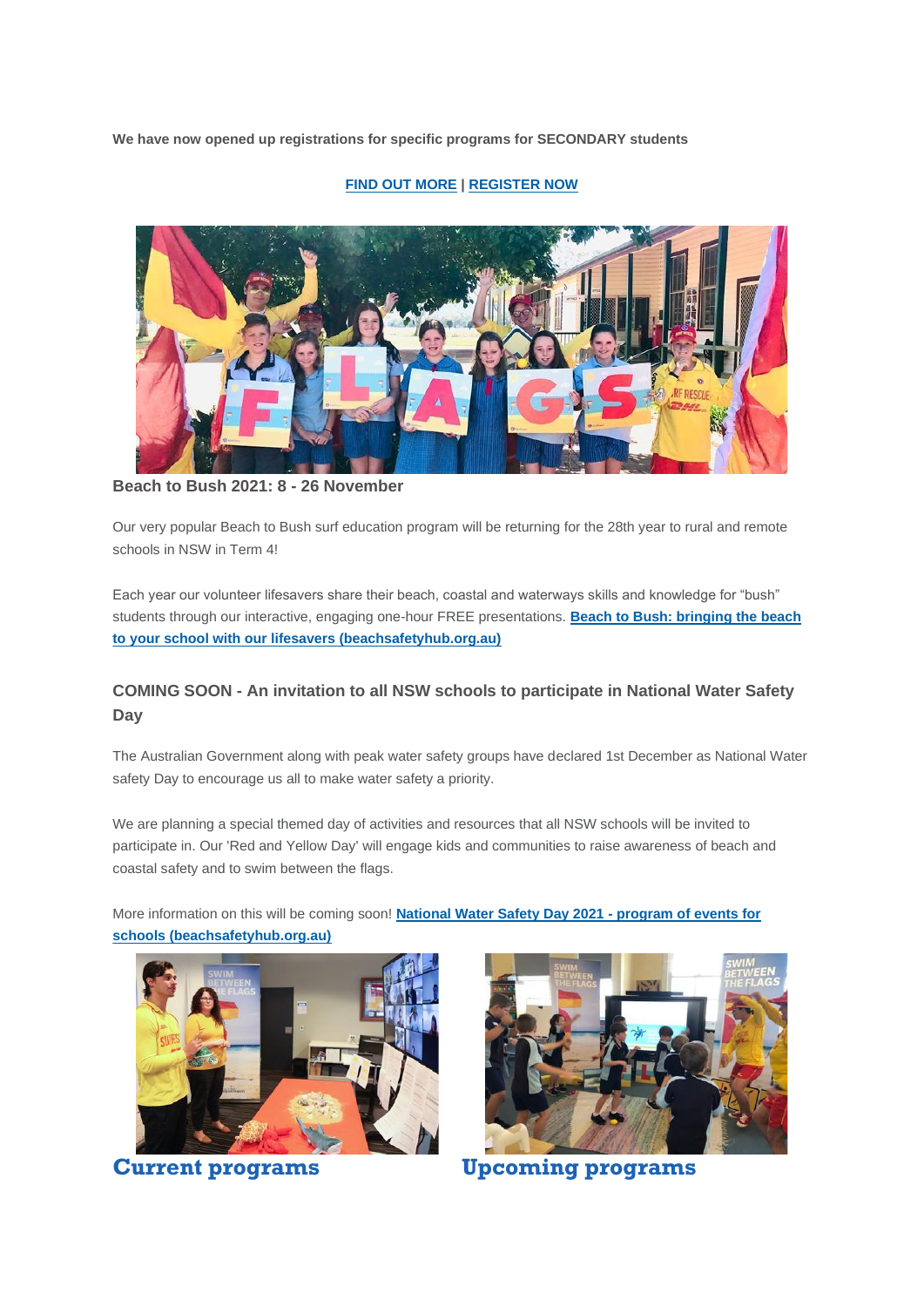#### **Primary**

*Creatures Big & Small (Kindy to Year 2) –* 45 minute virtual FREE session: Your students will explore the ocean and beach with a real lifesaver and learn about the amazing creatures that live within the deep ocean and our coastal rock pools. **[FIND OUT MORE](https://aus01.safelinks.protection.outlook.com/?url=https%3A%2F%2Fsurflifesavingnewsouthwales.cmail20.com%2Ft%2Fd-i-ayhzud-l-u%2F&data=04%7C01%7Cjclarke%40surflifesaving.com.au%7Ca4ad4d05bf494247610208d9830fdffa%7Cc693b47293af44c98f2e60f2b08c16f9%7C0%7C0%7C637684926476970609%7CUnknown%7CTWFpbGZsb3d8eyJWIjoiMC4wLjAwMDAiLCJQIjoiV2luMzIiLCJBTiI6Ik1haWwiLCJXVCI6Mn0%3D%7C1000&sdata=hnZvJVUQsywflgrGetcUDs3MOzSqIud759UA7cMs0kM%3D&reserved=0)**

*Ocean Myth Busters (Year 3-6)* 45 minute virtual FREE In this stage based session, students will compete in the ocean and coast with your students and learn about life lifesaving scenarios. **[FIND OUT MORE](https://aus01.safelinks.protection.outlook.com/?url=https%3A%2F%2Fsurflifesavingnewsouthwales.cmail20.com%2Ft%2Fd-i-ayhzud-l-x%2F&data=04%7C01%7Cjclarke%40surflifesaving.com.au%7Ca4ad4d05bf494247610208d9830fdffa%7Cc693b47293af44c98f2e60f2b08c16f9%7C0%7C0%7C637684926476980560%7CUnknown%7CTWFpbGZsb3d8eyJWIjoiMC4wLjAwMDAiLCJQIjoiV2luMzIiLCJBTiI6Ik1haWwiLCJXVCI6Mn0%3D%7C1000&sdata=PVgC%2FI3dWfIEuRg%2Bpp4NKwYSfAGdklxMsJb0dkNzU0c%3D&reserved=0)** the amazing stories and events through history that have changed the way we know and understand the shore, the ocean and the animals that live within. **[FIND](https://aus01.safelinks.protection.outlook.com/?url=https%3A%2F%2Fsurflifesavingnewsouthwales.cmail20.com%2Ft%2Fd-i-ayhzud-l-n%2F&data=04%7C01%7Cjclarke%40surflifesaving.com.au%7Ca4ad4d05bf494247610208d9830fdffa%7Cc693b47293af44c98f2e60f2b08c16f9%7C0%7C0%7C637684926476980560%7CUnknown%7CTWFpbGZsb3d8eyJWIjoiMC4wLjAwMDAiLCJQIjoiV2luMzIiLCJBTiI6Ik1haWwiLCJXVCI6Mn0%3D%7C1000&sdata=tHb272Ib3yjW%2BeDtcVqTy8OQiIG8uaw0K%2FFP5%2FgN%2F1I%3D&reserved=0)**  virtual: Your students will have the opportunity to **[OUT MORE](https://aus01.safelinks.protection.outlook.com/?url=https%3A%2F%2Fsurflifesavingnewsouthwales.cmail20.com%2Ft%2Fd-i-ayhzud-l-n%2F&data=04%7C01%7Cjclarke%40surflifesaving.com.au%7Ca4ad4d05bf494247610208d9830fdffa%7Cc693b47293af44c98f2e60f2b08c16f9%7C0%7C0%7C637684926476980560%7CUnknown%7CTWFpbGZsb3d8eyJWIjoiMC4wLjAwMDAiLCJQIjoiV2luMzIiLCJBTiI6Ik1haWwiLCJXVCI6Mn0%3D%7C1000&sdata=tHb272Ib3yjW%2BeDtcVqTy8OQiIG8uaw0K%2FFP5%2FgN%2F1I%3D&reserved=0)**

#### **Primary**

*Lifesaver @ my school (Kindy to Year 6)* - 45-90 minute incursion with a lifesaver at school, in the classroom and on the playground. **[FIND OUT MORE](https://aus01.safelinks.protection.outlook.com/?url=https%3A%2F%2Fsurflifesavingnewsouthwales.cmail20.com%2Ft%2Fd-i-ayhzud-l-p%2F&data=04%7C01%7Cjclarke%40surflifesaving.com.au%7Ca4ad4d05bf494247610208d9830fdffa%7Cc693b47293af44c98f2e60f2b08c16f9%7C0%7C0%7C637684926476980560%7CUnknown%7CTWFpbGZsb3d8eyJWIjoiMC4wLjAwMDAiLCJQIjoiV2luMzIiLCJBTiI6Ik1haWwiLCJXVCI6Mn0%3D%7C1000&sdata=CGGF4oQU0kxXvJ%2BQ%2FMTh5TQ0c8HslrLF3UYLWRxKVOU%3D&reserved=0)**

#### **Secondary**

session*:* We will discover some of the greatest myths of groups with their classmates as they problem solve real *Race to the Flags (Year 7-9)* - 45 minute FREE virtual:

> *Lifesaver for a Day (Year 10-12)* - 45 minute FREE problem solve and discuss real lifesaving scenarios. **[FIND OUT MORE](https://aus01.safelinks.protection.outlook.com/?url=https%3A%2F%2Fsurflifesavingnewsouthwales.cmail20.com%2Ft%2Fd-i-ayhzud-l-m%2F&data=04%7C01%7Cjclarke%40surflifesaving.com.au%7Ca4ad4d05bf494247610208d9830fdffa%7Cc693b47293af44c98f2e60f2b08c16f9%7C0%7C0%7C637684926476990514%7CUnknown%7CTWFpbGZsb3d8eyJWIjoiMC4wLjAwMDAiLCJQIjoiV2luMzIiLCJBTiI6Ik1haWwiLCJXVCI6Mn0%3D%7C1000&sdata=O9dr7U7KqDm%2B5saScW7FjGUKAorwX86jNnTA1aNU%2Fqk%3D&reserved=0)**



### **Get Creative!**

Looking for fun, interesting and educational beach and ocean themed activities for kids? Have a look at what we are putting together…

- Create a jellyfish in a bottle with Noah [learn more](https://aus01.safelinks.protection.outlook.com/?url=https%3A%2F%2Fsurflifesavingnewsouthwales.cmail20.com%2Ft%2Fd-i-ayhzud-l-c%2F&data=04%7C01%7Cjclarke%40surflifesaving.com.au%7Ca4ad4d05bf494247610208d9830fdffa%7Cc693b47293af44c98f2e60f2b08c16f9%7C0%7C0%7C637684926476990514%7CUnknown%7CTWFpbGZsb3d8eyJWIjoiMC4wLjAwMDAiLCJQIjoiV2luMzIiLCJBTiI6Ik1haWwiLCJXVCI6Mn0%3D%7C1000&sdata=0y3iMkfsOygDC%2F7jKH7l8rNiUvc2VXjpMkmZ1AGWrtE%3D&reserved=0)
- Beach fun with the Minions [learn more](https://aus01.safelinks.protection.outlook.com/?url=https%3A%2F%2Fsurflifesavingnewsouthwales.cmail20.com%2Ft%2Fd-i-ayhzud-l-q%2F&data=04%7C01%7Cjclarke%40surflifesaving.com.au%7Ca4ad4d05bf494247610208d9830fdffa%7Cc693b47293af44c98f2e60f2b08c16f9%7C0%7C0%7C637684926477000470%7CUnknown%7CTWFpbGZsb3d8eyJWIjoiMC4wLjAwMDAiLCJQIjoiV2luMzIiLCJBTiI6Ik1haWwiLCJXVCI6Mn0%3D%7C1000&sdata=cIrb4iMeGMQhuFkH3RdhEQdxmjh43kxkx7wx8i%2BQ3Pk%3D&reserved=0)
- Take your children on a narrated journey with Annie when she goes on holiday to the beach [learn more](https://aus01.safelinks.protection.outlook.com/?url=https%3A%2F%2Fsurflifesavingnewsouthwales.cmail20.com%2Ft%2Fd-i-ayhzud-l-a%2F&data=04%7C01%7Cjclarke%40surflifesaving.com.au%7Ca4ad4d05bf494247610208d9830fdffa%7Cc693b47293af44c98f2e60f2b08c16f9%7C0%7C0%7C637684926477000470%7CUnknown%7CTWFpbGZsb3d8eyJWIjoiMC4wLjAwMDAiLCJQIjoiV2luMzIiLCJBTiI6Ik1haWwiLCJXVCI6Mn0%3D%7C1000&sdata=1X4ilhPlWgUV74AwfzBs32XNTWQda25zz8z1BjE3NIA%3D&reserved=0)

### **FAQs**

#### **Where can you find more information about resources for primary and secondary students?**

Our recently launched [Beach & Coastal Safety Hub](https://aus01.safelinks.protection.outlook.com/?url=https%3A%2F%2Fsurflifesavingnewsouthwales.cmail20.com%2Ft%2Fd-i-ayhzud-l-z%2F&data=04%7C01%7Cjclarke%40surflifesaving.com.au%7Ca4ad4d05bf494247610208d9830fdffa%7Cc693b47293af44c98f2e60f2b08c16f9%7C0%7C0%7C637684926477010425%7CUnknown%7CTWFpbGZsb3d8eyJWIjoiMC4wLjAwMDAiLCJQIjoiV2luMzIiLCJBTiI6Ik1haWwiLCJXVCI6Mn0%3D%7C1000&sdata=Z10jyfEYzALJCzTvjwSuh7He7bREhPvB1bJA8vIw%2Fs4%3D&reserved=0) is full of lots of beach and ocean safety resources for teachers and students.

**Primary students:** review our available programs and submit an expression of interest for a session here: [Primary Schools Beach & Ocean Safety Programs \(beachsafetyhub.org.au\).](https://aus01.safelinks.protection.outlook.com/?url=https%3A%2F%2Fsurflifesavingnewsouthwales.cmail20.com%2Ft%2Fd-i-ayhzud-l-v%2F&data=04%7C01%7Cjclarke%40surflifesaving.com.au%7Ca4ad4d05bf494247610208d9830fdffa%7Cc693b47293af44c98f2e60f2b08c16f9%7C0%7C0%7C637684926477010425%7CUnknown%7CTWFpbGZsb3d8eyJWIjoiMC4wLjAwMDAiLCJQIjoiV2luMzIiLCJBTiI6Ik1haWwiLCJXVCI6Mn0%3D%7C1000&sdata=vo9BZ9RKVwoFTXt6iZlb9CiNF5zVu37o0CPuJSp4YXM%3D&reserved=0) 

**Secondary students:** review our available programs and submit an expression of interest for a session here: [Secondary Schools -](https://aus01.safelinks.protection.outlook.com/?url=https%3A%2F%2Fsurflifesavingnewsouthwales.cmail20.com%2Ft%2Fd-i-ayhzud-l-e%2F&data=04%7C01%7Cjclarke%40surflifesaving.com.au%7Ca4ad4d05bf494247610208d9830fdffa%7Cc693b47293af44c98f2e60f2b08c16f9%7C0%7C0%7C637684926477020380%7CUnknown%7CTWFpbGZsb3d8eyJWIjoiMC4wLjAwMDAiLCJQIjoiV2luMzIiLCJBTiI6Ik1haWwiLCJXVCI6Mn0%3D%7C1000&sdata=FyEDg1F2jK%2FW4uQny4%2BqnGgqboBtHZuL1mgPYjmNSPE%3D&reserved=0) Beach Safety Hub

#### **Are all of our sessions free?**

Yes, the majority of our sessions are provided free of charge.

#### **Where can you learn more about beach and ocean safety?**

Check out some helpful information and advice on how to stay safe when you visit the beach: [Beach & Ocean](https://aus01.safelinks.protection.outlook.com/?url=https%3A%2F%2Fsurflifesavingnewsouthwales.cmail20.com%2Ft%2Fd-i-ayhzud-l-s%2F&data=04%7C01%7Cjclarke%40surflifesaving.com.au%7Ca4ad4d05bf494247610208d9830fdffa%7Cc693b47293af44c98f2e60f2b08c16f9%7C0%7C0%7C637684926477020380%7CUnknown%7CTWFpbGZsb3d8eyJWIjoiMC4wLjAwMDAiLCJQIjoiV2luMzIiLCJBTiI6Ik1haWwiLCJXVCI6Mn0%3D%7C1000&sdata=GflkMnoEZ6YqMv90N13%2BIwXV8TVjVJ5pSg3LsCCdep4%3D&reserved=0)  Safety - [be prepared before you head to the beach \(beachsafetyhub.org.au\)](https://aus01.safelinks.protection.outlook.com/?url=https%3A%2F%2Fsurflifesavingnewsouthwales.cmail20.com%2Ft%2Fd-i-ayhzud-l-s%2F&data=04%7C01%7Cjclarke%40surflifesaving.com.au%7Ca4ad4d05bf494247610208d9830fdffa%7Cc693b47293af44c98f2e60f2b08c16f9%7C0%7C0%7C637684926477020380%7CUnknown%7CTWFpbGZsb3d8eyJWIjoiMC4wLjAwMDAiLCJQIjoiV2luMzIiLCJBTiI6Ik1haWwiLCJXVCI6Mn0%3D%7C1000&sdata=GflkMnoEZ6YqMv90N13%2BIwXV8TVjVJ5pSg3LsCCdep4%3D&reserved=0)

#### **When is our next newsletter available?**

Our newsletter will be sent to you at the start of every term plus we will add an extra one during the summer season.

### **Stay in the loop**